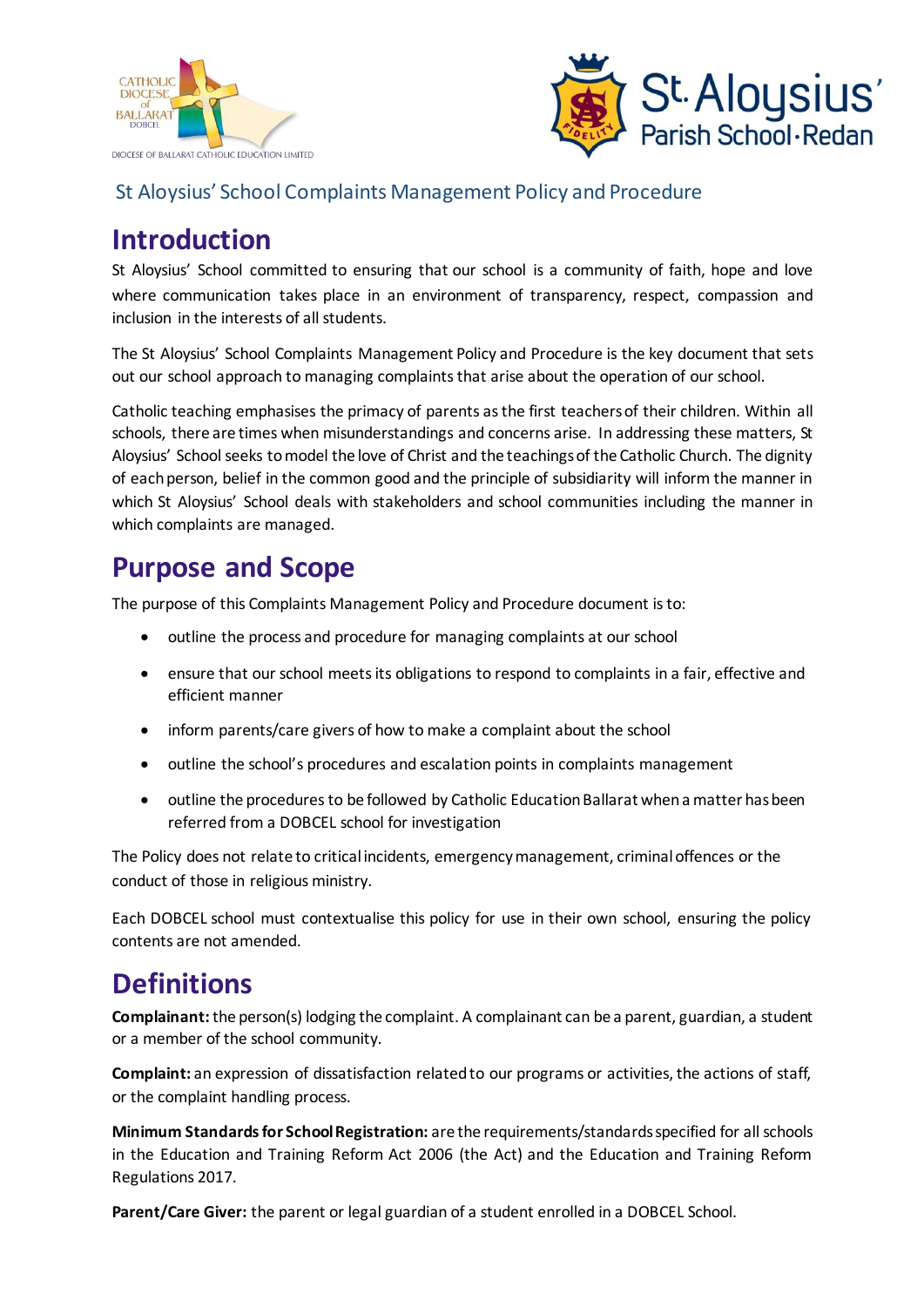**Procedural Fairness:** procedural fairness or the rules of natural justice as follows:

- 1. A Complainant is given a genuine opportunity to make a Complaint, and the complaint will be taken seriously and acted upon in accordance in with terms of the relevant Complaint Procedure.
- 2. A Respondent is given sufficient information about the complaint to allow to respond to the complaint before a decision affecting their interests is made.
- 3. The Decision-Maker must be impartial and not pre-judge an outcome. The Decision-Maker, will make a decision on the balance of probabilities considering the available evidence to determine what is most likely to have occurred.

**Respondent:** the person against whom the complaint has been raised.

**School:** means a Catholic primary or secondary school operating under the governance of DOBCEL.

**Serious complaint** a serious complaint is one requiring urgent action or which could have serious consequences for the parties concerned or others, resulting from a serious breach of legislation, school policy or procedure. The complaint may be in relation to issues about student behaviour management, bullying or harassment, drug or alcohol use, damage or loss of personal or school property, student wellbeing or the requirement for adjustment to learning for students. Serious complaints may be complex or those of a whole school nature.

**Student:** a child or person enrolled in a DOBCEL school.

**Support Person** may accompany the Complainant to meetings. The support person's role is to listen. They may make notes and may occasionally speak to the Complainant to clarify what they are saying. The support person does not speak on behalf of the Complainant.

# **Principles**

#### **Human dignity**

1

Our common humanity requires respect for and support of the sanctity and worth of every human life. All other rights and responsibilities flow from the concept of human dignity. This principle is deemed as the central aspect of the Church's social teaching. The belief that each life has value is shared with International Human Rights which are universal, inviolable and inalienable.<sup>1</sup>

**Solidarity and synodality** involving the breadth of the diocesan community

St Aloysius' School Complaints Management Policy and Procedures 2021 2021 1 *ibid.*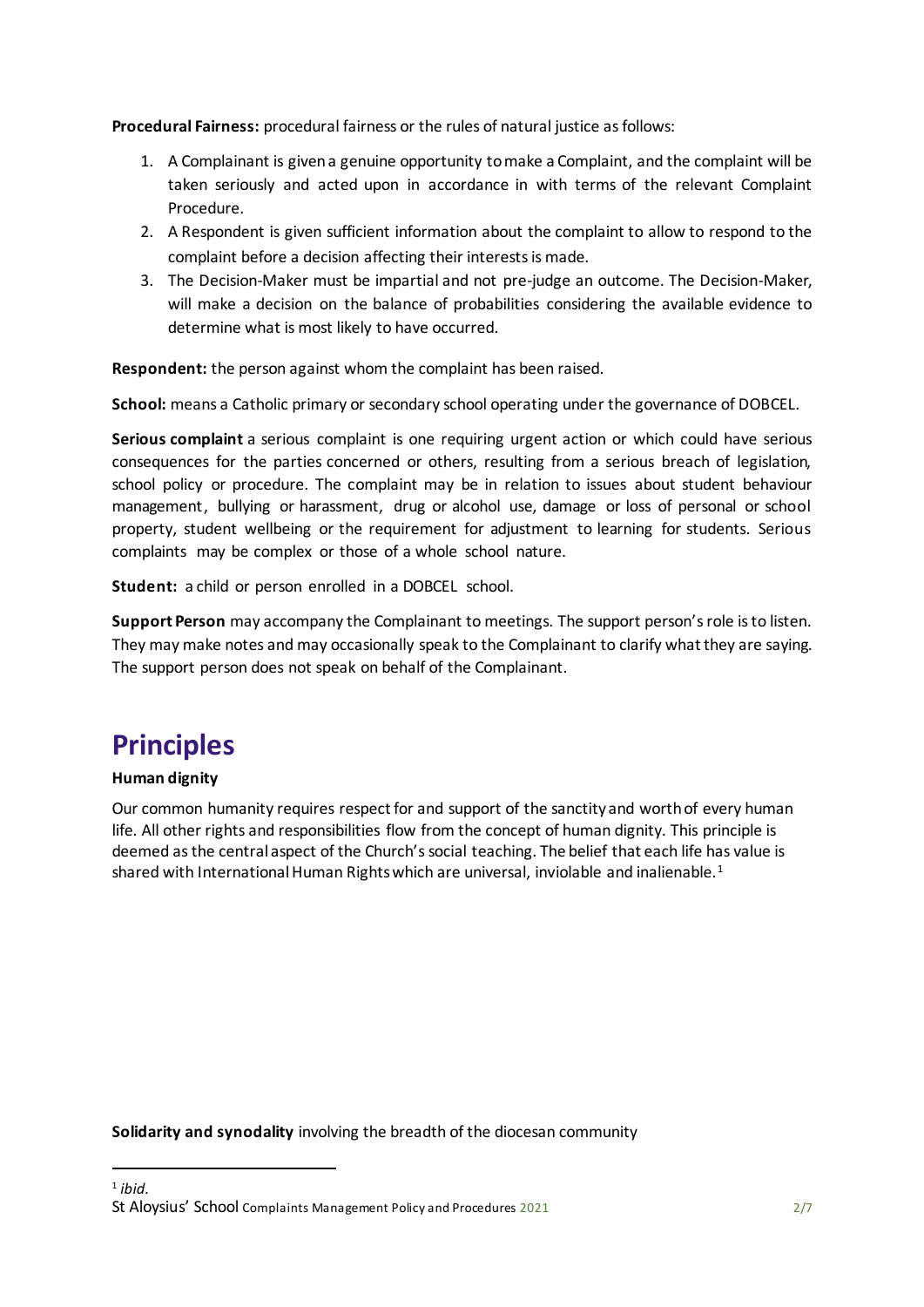Synodality involves the active participation of all members of the Church in its processes of discernment, consultation and co-operation at every level of decision-making and mission. Every member of the People of God is involved, though with varied roles and contributions.<sup>2</sup>

Solidarity, on the other hand, presupposes a commitment to a more just social order and urges each to consider the impact of how they live and interact with others from the point of view of justice. Being in solidarity means recognising others as equals and actively working for their good.<sup>3</sup>

**Subsidiarity** in fostering local expressions of the Church's common mission

All people have the right to participate in decisions that affect their lives. Thus, decisions should be made at the most appropriate level, by the people most affected by the decision and by those who exercise responsibility for carrying out the decision. It also means that those in positions of authority have the responsibility to listen to everyone's voice and make decisions according to the common good.<sup>4</sup> Implementing the principle of subsidiarity supports the interdependence of all decision makers.

### **Policy Statement**

St Aloysius' School strives to provide positive, clear and effective processes for resolving grievances between the school and parent/guardians or students. This can assist in building strong relationships, dispelling anxiety and ultimately provide a settled and harmonious learning environment. The Complaints Management Policy and Procedures seeksto achieve the restoration of fair and respectful relationships.

St Aloysius' School endeavours to ensure that complaints are managed and resolved fairly and in a timely manner. This policy and procedures has been developed in accordance with the Diocese of Ballarat Catholic Education Limited (DOBCEL) Complaints Management Policy.

Complaints of a school-based nature are best received andmanagedat the localschool level, with the parties involved expected to act in good faith and work together with respect and openness to achieve an outcome acceptable to all parties.

Unresolved complaints about DOBCEL schools can be referred to Catholic Education Ballarat. A complaint may be raised with Catholic Education Commission of Victoria (CECV) if there is a perceived breach of the Minimum Standards. The CECV acts in accordance with the Memorandum of Understanding with the Victorian Registrations and Qualifications Authority (VRQA) to investigate alleged breaches of the Minimum Standards in accordance with Sections 4.2.2 and 4.2.3 of the Act.

Anonymous complaints will be reviewed, as appropriate. In some situations, complaints may not be able to be fully addressed if they are made anonymously or without sufficient detail provided to enable a fair review or resolution of the matter.

 $\overline{a}$ 

<sup>&</sup>lt;sup>2</sup>[http://www.vatican.va/roman\\_curia/congregations/cfaith/cti\\_documents/rc\\_cti\\_20180302\\_sinodalita\\_en.ht](http://www.vatican.va/roman_curia/congregations/cfaith/cti_documents/rc_cti_20180302_sinodalita_en.html) [ml](http://www.vatican.va/roman_curia/congregations/cfaith/cti_documents/rc_cti_20180302_sinodalita_en.html) ¶ 7, 21. See also *The Light from the Southern Cross, op.cit.,* 5.2.3., p.43

<sup>3</sup> Se[e https://caritas.org.nz/catholic-social-teaching/solidarity](https://caritas.org.nz/catholic-social-teaching/solidarity)

<sup>4</sup> Se[e https://caritas.org.nz/catholic-social-teaching/subsidiarity](https://caritas.org.nz/catholic-social-teaching/subsidiarity). See also *The Light from the Southern Cross, op.cit*., 5.2.1. p.41.

St Aloysius' School Complaints Management Policy and Procedures 2021 3/7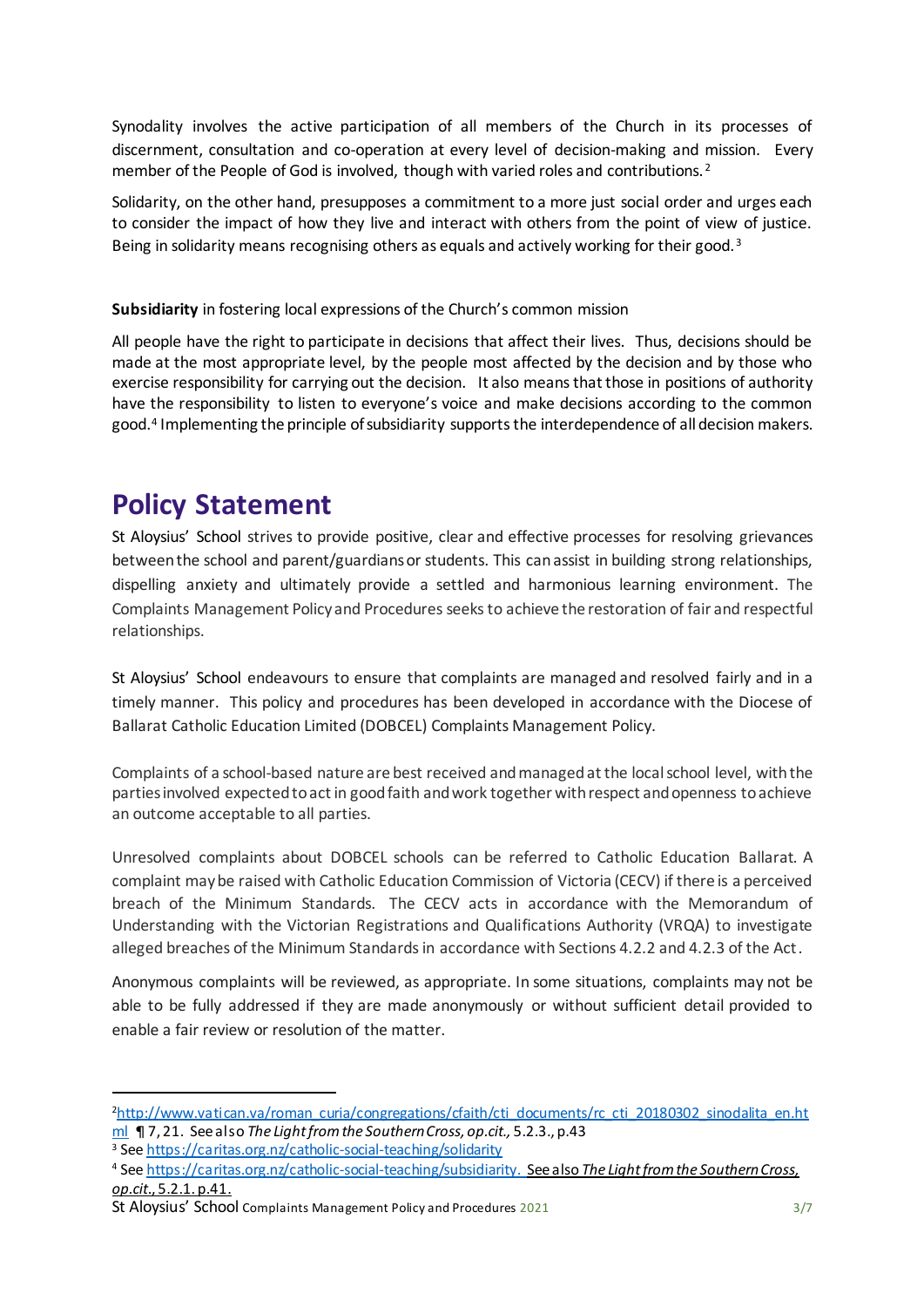A record will be kept of formal complaints and written anonymous complaints. A written record of complaints which relate to the Child Information Sharing Scheme (CISS) and the Family Violence Information Sharing Scheme (FVISS) will be kept.

## **Procedures**

St Aloysius' School has established procedures for responding to complaints which reflect the expectations of the DOBCEL Board as described in the DOBCEL Complaints Management Policy and Procedures. The school's Complaints Management Policy and Procedures are publicly available on the school's website or by requesting a copy from the school office.

### Steps for Complaints Management at St Aloysius' School

The St Aloysius' School Complaints Management Procedures Flowchart (Appendix 1) illustrates the steps in school based complaints management.

#### **Raising a concern**

- In many cases a concern can be addressed informally through communication early in the process. Parent/care givers or students are encouraged to make an appointment to discuss the concern with the student's class teacher. The best way to do this is to contact the school office or to send an email to the staff member to arrange a mutually convenient time for a telephone call or meeting.
- The classroom teacher may be able to resolve the concern or may ask another staff member to assist.
- If the parent/care giver or student does not feel that this approach has addressed the concern they may wish to raise a complaint with a senior member of staff or the Principal.

#### **Formalising a complaint**

Formal complaints should be lodged with the Principal or Deputy Principal.

When a complaint is made:

- All parties to a complaint (complainant and school staff) must ensure that during the Complaints Management Procedure:
	- $\circ$  they treat everyone with respect, using appropriate language to present their view of the situation;
	- $\circ$  they treat the content of the complaint and the process as confidential (save that all parties are entitled to seek legal advice, to have a support person and to discuss all matters freely with these people);
	- $\circ$  they do not post details of the complaint, or parties to the complaint on social media or other public forums
	- $\circ$  they be prepared to accept the outcome of the process even if it is not their preferred outcome and to work constructively with each other to move forward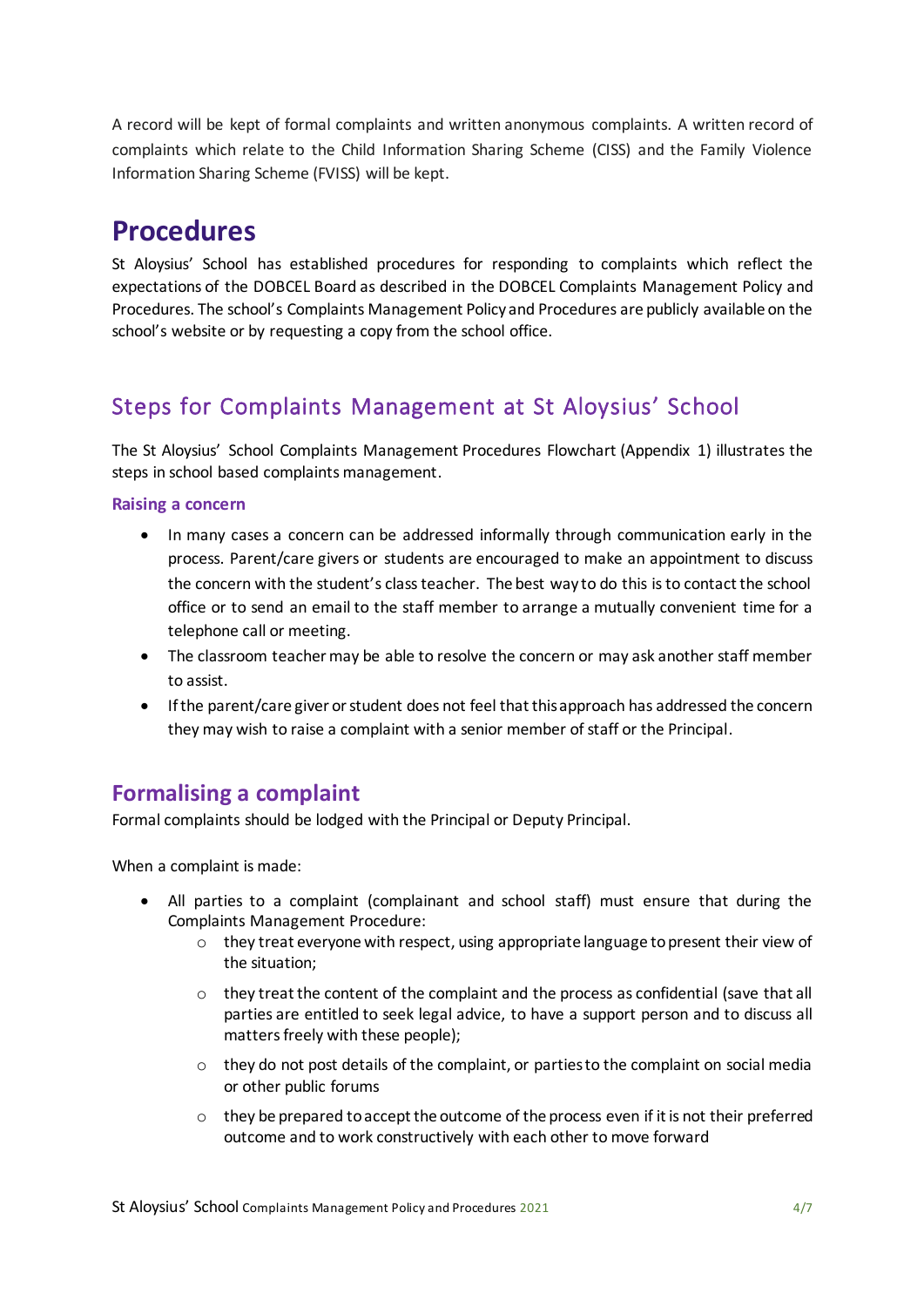- Complaints must be made in writing and can be submitted in a variety of ways including via email and in person. Alternate arrangements can be considered where necessary.
- Typically a complaint will be made where a concern raised has not resulted in a satisfactory outcome for the parent/care giver
- St Aloysius' School will use the following timeline as a guide to ensure complaints are responded to within an appropriate timeframe:
	- o writtenacknowledgement of a formal complaint to complainant within **2working days**
	- o meeting to be arranged to discuss the complaint within **5 working days**
	- o referral to relevant agencies if necessary within **2-5 days** of receiving complaint
	- o inquiry (if required) to be conducted within **one week**
	- o inquiry (if required) to be finalised within **four weeks**
	- $\circ$  reasons for the findings provided to complainant within one week of finalisation of the complaint review or inquiry.
- All complaints, the actions taken to resolve them, and outcomes of those actions will be documented in a school based data management system and maintained in strict confidence.
- A complainant may withdraw a complaint at any time however, withdrawing a complaint may not prevent an inquiry being undertaken where a duty of care may warrant it.
- No one will be victimised as a result of lodging a formal complaint.
- A person who has raised a complaint may be supported by another person (e.g. a friend or other person) as a support person.
- Complainants will be advised of the outcome of the complaint. This does not include full details of any interventions or actions as a result of the findings for privacy reasons.

An alternative dispute resolution method such as mediation may be used as an option at any stage of the process with the agreement of both parties. St Aloysius' School may refer parties to support groups and counselling if appropriate.

In making a decision, the Principal must balance the needs and views of the student, parent or care giver, the respondent, other students, the school community and any statutory requirements. This means that there may be times when the outcome of the process will be not in the favour of the complainant. Where this happens, the Principal will work with the complainant to explain the reasons for this and attempt to find a constructive way forward.

The Principal will ensure that the complaint is addressed in a fair and reasonable manner taking into account the evidence and principles of natural justice or procedural fairness.

#### **Should the matter not be resolved or if the complaint is about the Principal**

If the matter cannot be resolved at the school level, or if the complaint is about the principal of the school, complaints can be lodged by webform to **Catholic Education Ballarat's Manager Safeguarding and Standards** via <https://ceob.edu.au/office-locations-contacts/feedback-form/> or by post to PO Box 576, Ballarat, Vic 3353.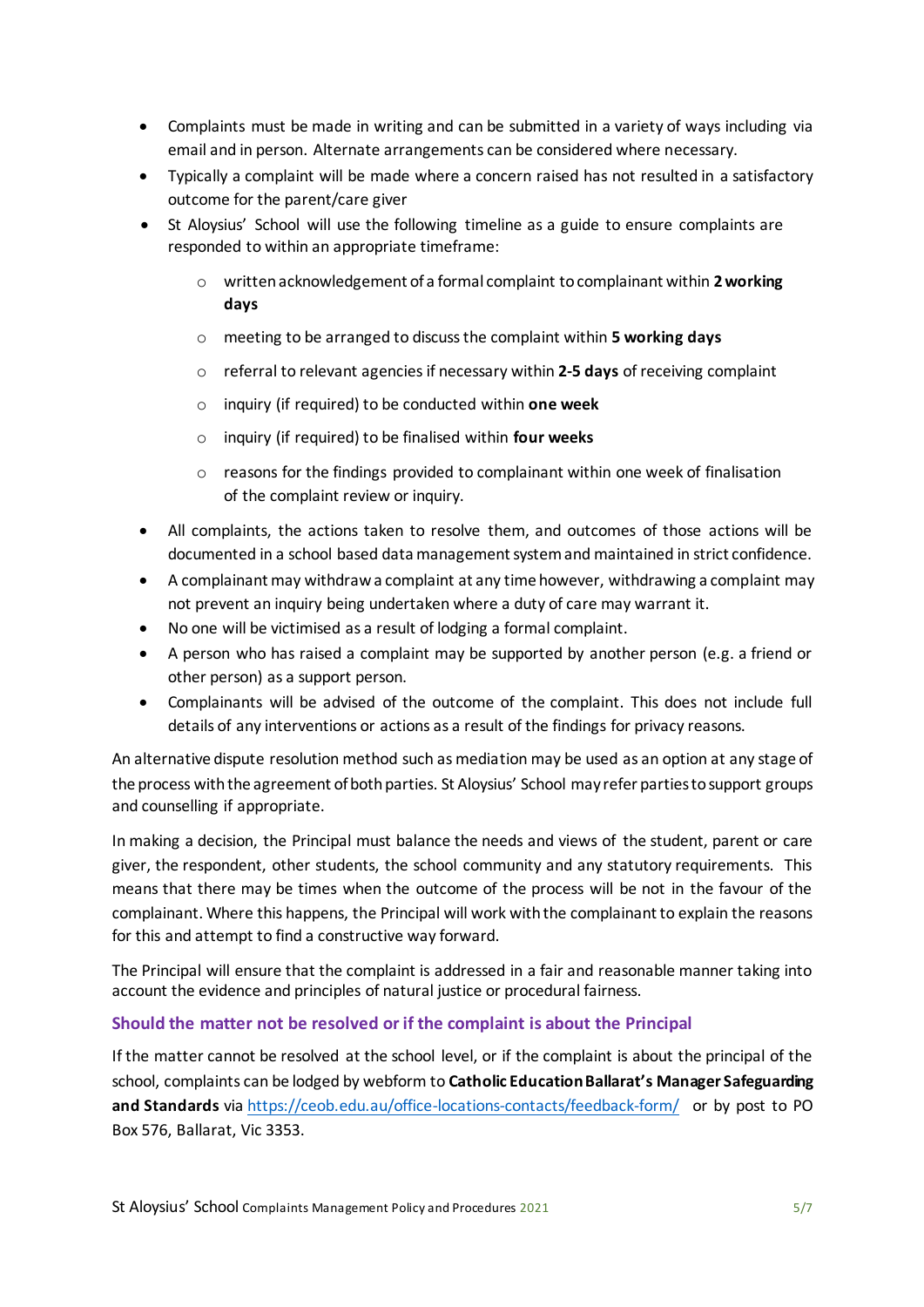If the complaint is unable to be resolved to the satisfaction of the complainant, but the matter is however finalised, the complainant may seek alternative independent or other advice, or contact other entities such as the CECV, the VRQA, the Victorian Equal Opportunity and Human Rights Commission, the Victorian Civil and Administrative Tribunal (VCAT) or the courts.

### **Related Policies**

- DOBCEL Enrolment Policy
- *DOBCEL* Behaviour Management Policy
- *DOBCEL Antibullying and Harassment Policy and Procedures*
- DOBCEL PROTECT: Reporting and Responding Obligations Policy
- St Aloysius' School *PROTECT: Reporting and Responding Obligations Procedures for Schools*